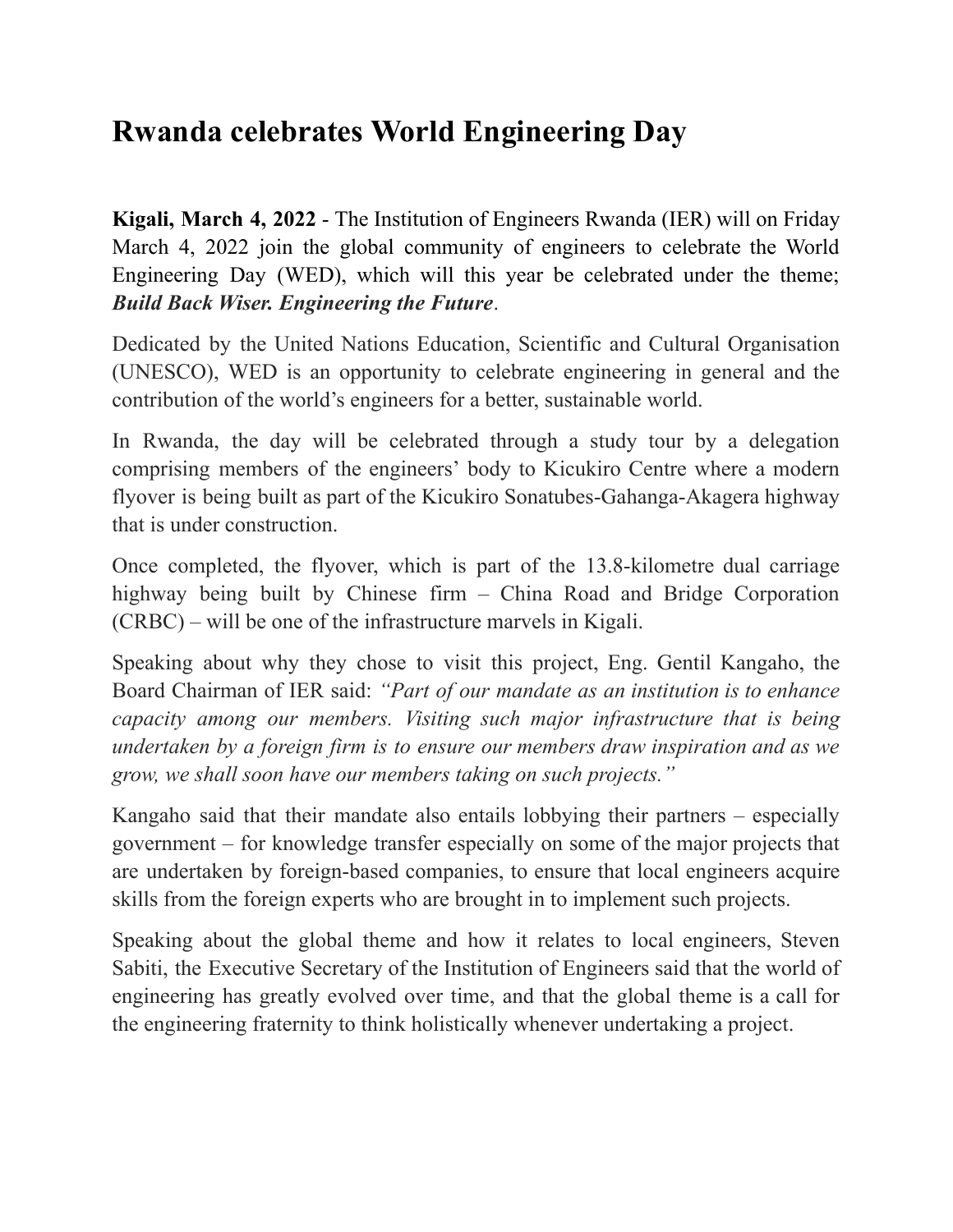Sabiti said: *"It is basically a reminder that they need to go beyond the traditional drivers of engineering outcomes – quality, cost, time - to include environmental, social, and humanitarian impacts."*

According to Sabiti, all these aspects are global in nature; they know no borders and affect every engineer in the world, including those in Rwanda.

Celebration of the World Engineering Day in Rwanda will also be an opportune moment to rally women to join the engineering profession. Women remain proportionally underrepresented in the field of engineering in the country.

Currently, there are 230 women engineers in Rwanda out of the over 2,500 registered members, which is a far cry from the national threshold of 30 per cent representation of women required in all sectors as prescribed for in the National Constitution of 2003 as amended in 2015.

Women representation in engineering even falls below the global average, which currently stands at 28 per cent.

According to Engineer Cecile Uwimana, a senior engineer with the institution, the Government of Rwanda has put a lot of effort in promoting science and technology and a lot has been done to embrace the equality, diversity, and inclusion policy in every sector of the country.

She however said that much effort must be put in raising awareness and inspiring ladies from STEM subjects to join the engineering profession.

Eng. Uwimana said: *"For instance, you find a good number of girls of ering STEM subjects in high school but this number significantly drops when it comes to those who pursue engineering at university. It even further dwindles for graduates who eventually join the engineering profession."*

*"To inspire the future generation in engineering, as women in engineering, we must be role models, mentor our little sisters in the industry and share experience to let them know that it is possible to practise engineering as women. We have full support from our government, and we have history to share."*